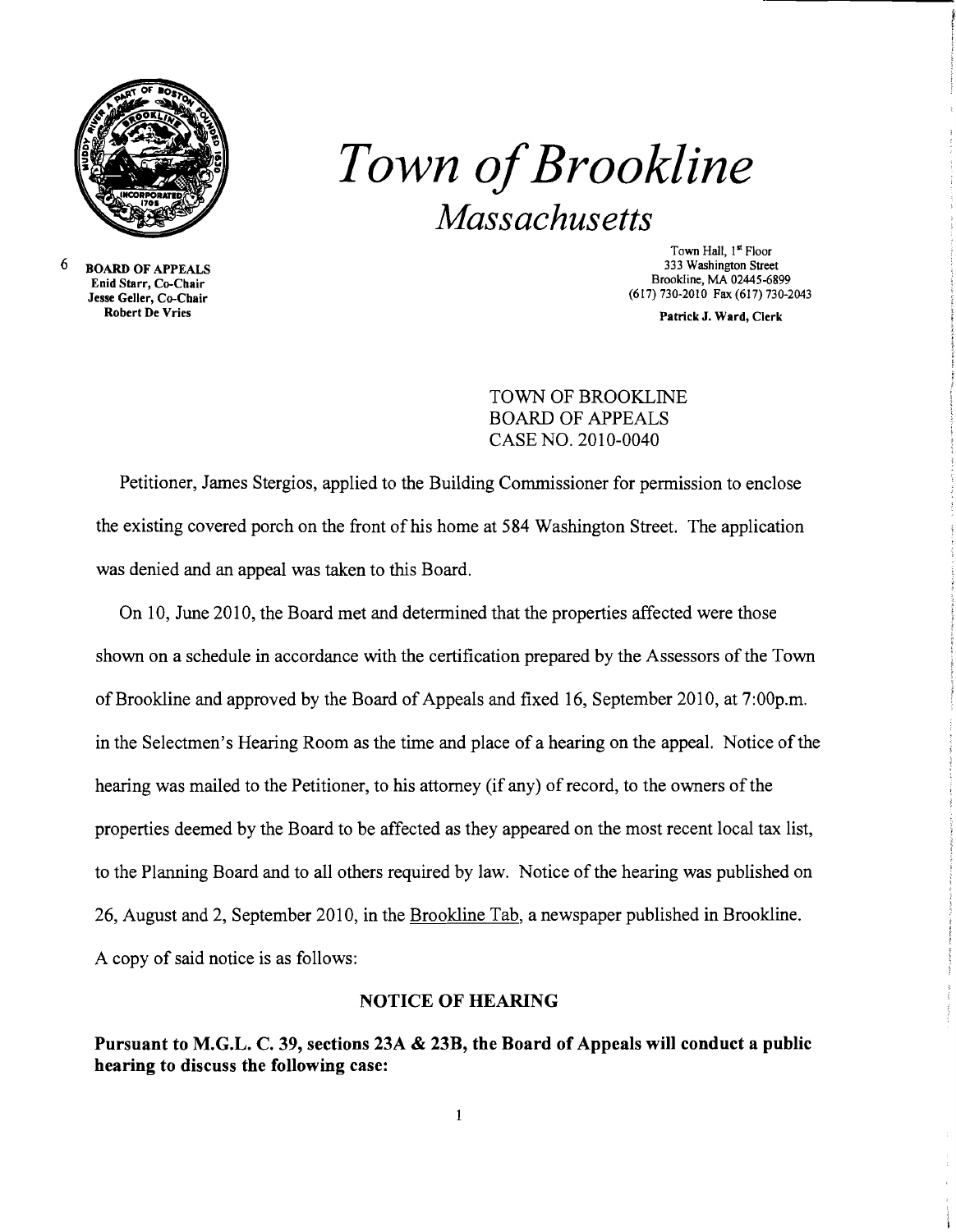Petitioner: STERGIOU, JAMES & MACHIDA, RITSUKO Owner: STERGIOU, JAMES & MACHIDA, RITSUKO Location of Premises: 284 WASHINGTON ST Date of Hearing: September 16, 2010 Time of Hearing: 7:00 PM Place of Hearing: Selectmen's Hearing Room, 6th. floor

A public hearing will be held for a variance and/or special permit from:

- 1. 5.09.2.a; Design Review, special permit required.
- 2. 5.43; Exceptions to Yard and Setback Regulations, special permit required.
- 3. 5.51; Projections Into Front Yards, variance required.
- 4. 8.02.2; Alteration or Extension, special permit required.

## Of the Zoning By-Law to Enclosure of front porch requiring BOA relief at 284 WASHINGTON ST.

Said premise located in a T-5 (two-family and attached single-family) residence district.

*Hearings, once opened, may be continued by the Chair to a date and time certain. No further notice will be mailed to abutters or advertised in the TAB. Questions regarding whether a hearing has been continued, or the date and time ofany hearing may be directed to the Zoning Administrator at* 617-734-2134 *or check meeting calendar at:http://calendars.town.brookline.ma.usIMasterTownCalandarl?FormID=158.* 

The Town of Brookline does not discriminate on the basis of disability in admission to, access to, *or operations ofits programs, services or activities. Individuals who need auxiliary aids for*  effective communication in programs and services of the Town of Brookline are invited to make *their needs known to the* ADA *Coordinator, Stephen Bressler, Town ofBrookline,* 11 *Pierce Street, Brookline, MA 02445. Telephone:* (617) *730-2330,' TDD* (617) *730-2327.* 

## Enid Starr Jesse Geller Robert De Vries

At the time and place specified in the notice, this Board held a public hearing. Present at the

hearing was Chairman, Jesse Geller and Board Members Lisa Serafm and Robert DeVries. The

homeowner, Mr. Stergios presented the case on his own behalf.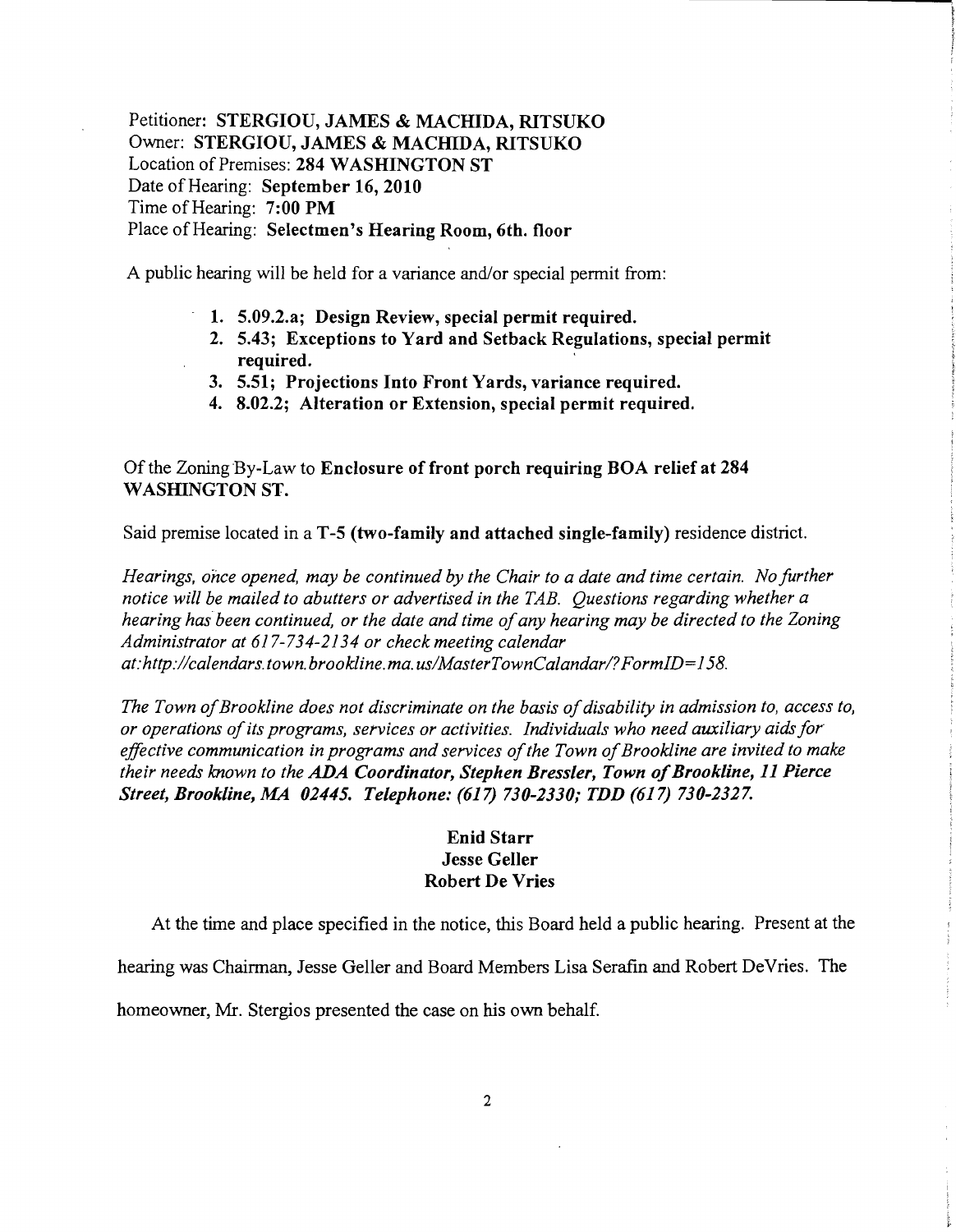Mr. Stergios described his property at 584 Washington Street as a two-family dwelling located near the Washington Square area. His home is two and a half stories tall, with a two car garage below grade. The house has a hip roof and dormers on the front and sides. There is a stairwell that runs along the front of the building leading to an existing unenclosed, covered porch and an adjacent patio. The buildings in the neighborhood include large multi-unit buildings, single family and two-family homes.

Mr. Stergios, said he would like to enclose the existing front porch. The proposal would retain the existing porch roof, with structural posts being installed at each corner of the roof. Doors on either side of the porch would lead to the stairwell and patio. Large vestibule windows would be installed in the front of the porch. The porch floor would be built up to the level of the existing vestibule.

The Chairman inquired as to whether any Board Members had any question at this point. Board Member DeVries inquired as to whether Mr. Stergios intended to replace the existing iron railings on the front of the home, citing a question in the Planning Board Report. Mr. Stergios replied that he did not intend to replace the existing railings.

The Chairman then asked if anyone in attendance wished to speak in support or in opposition to the petitioner's proposal. No one rose to speak.

Lara Curtis, Senior Planner delivered the findings of the Planning Board.

**Section 5.09.2(a) and (d)** – Design Review: *Special permit required.* Exterior alterations to buildings that front on Washington Street require review subject to the community and environmental impact and design review standards as listed under *Section 5.09.4.* The applicant has not submitted a Community and Environmental Impact Statement; however, the following standards are the most relevant:

*Relation ofBuildings to Environment:* The surrounding structures are other single-family, two family and multi-family dwellings. The porch is using the existing patio footprint with the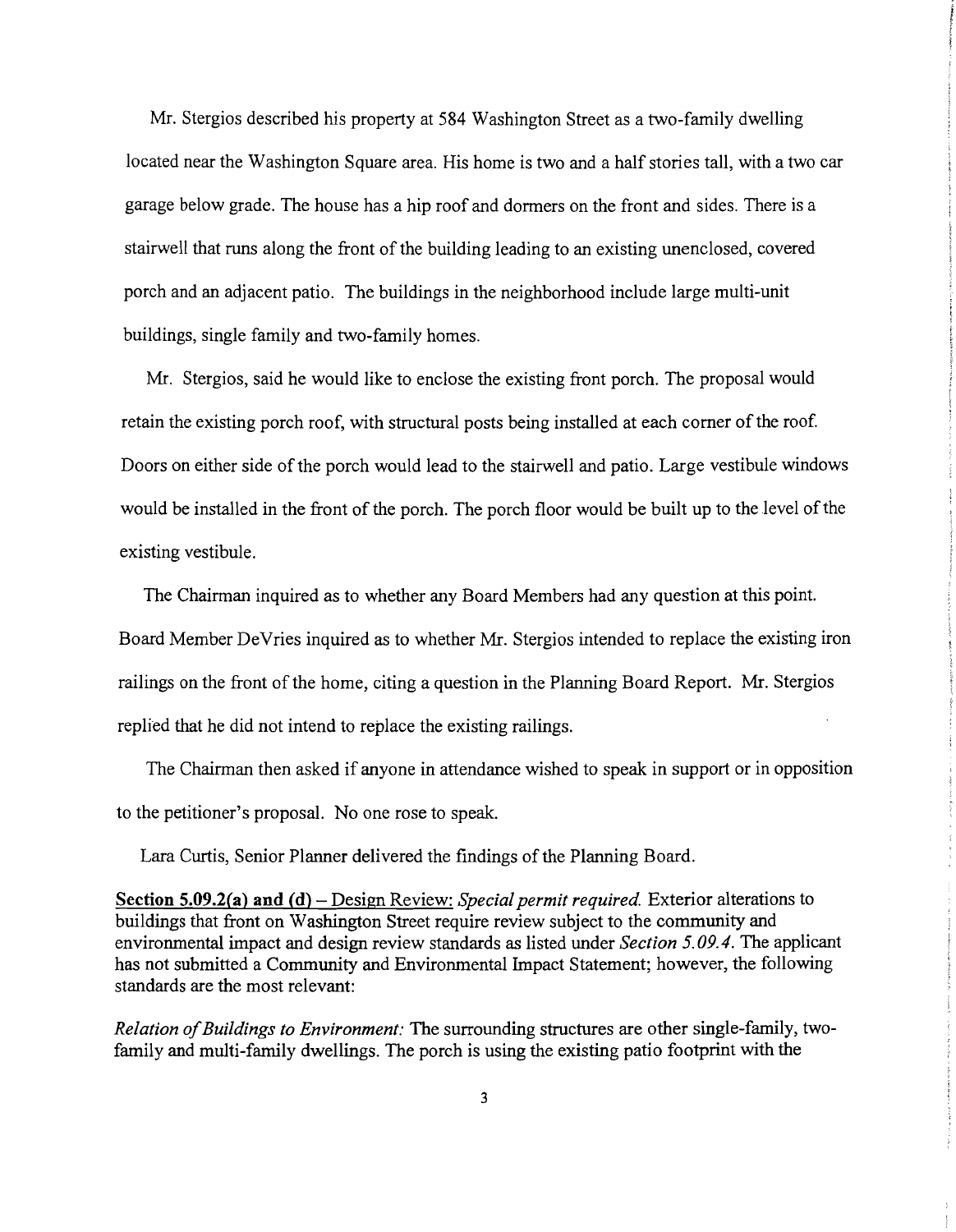existing porch roof, and is not expected to cause any additional shadows on surrounding properties.

*Relation of Buildings to the Form of the Streetscape and Neighborhood: The enclosed porch* would be the first enclosed porch in the immediately surrounding streetscape. However, many of the neighboring two-family structures have similar porch projections in the front yard. The materials and design of the proposed enclosed porch should integrate well into the existing neighborhood architecture.

## **Section 5.43:** Exception to Yard and Setback Regulations.

**Section 5.51:** Projections Into Front Yards: This is a pre-existing non-conforming setback that is not being altered with this proposal.

| <b>Setbacks</b> | Required Existing Proposed Ending |        |         |                         |
|-----------------|-----------------------------------|--------|---------|-------------------------|
| Front Yard      | l 1.5 feet*                       | Est. 5 | Est. 5' | <b>Special permit**</b> |

\* Under Section 5.51, bays and porches may project 3.5' into the required front yard setback. The reaujred front yard section for a two-family dwelling in a T-5 zone is 15'.

\*\*Under Section 5.43, the Board of Appeals may substitute by special permit other dimensional requirements for yards and setbacks if counterbalancing amenities are provided.

**Section 8.02.2:** Alteration or Extension: A special permit is required to alter this pre-existing non-conforming structure.

Ms. Curtis-Hayes reported that the Planning Board was not opposed to the construction of an

enclosed porch in the front of the dwelling. The proposal will work within the current footprint

ofthe building and will not extend further into the front yard. There will be little impact on the

neighborhood and the existing streetscape of Washington Street. Additionally, the building will

remain within the allowed FAR requirements. Therefore, the Planning Board approved the plans

by West Hill Architects, submitted  $5/25/10$ , subject to the following conditions:

- 1. Prior to the issuance of a building permit, the applicant shall submit final plans indicating all materials subject to the review and approval of the Assistant Director of Regulatory Planning.
- 2. Prior to the issuance of a building permit, the applicant shall submit a final landscape plan indicating all counterbalancing amenities subject to the review and approval of the Assistant Director of Regulatory Planning.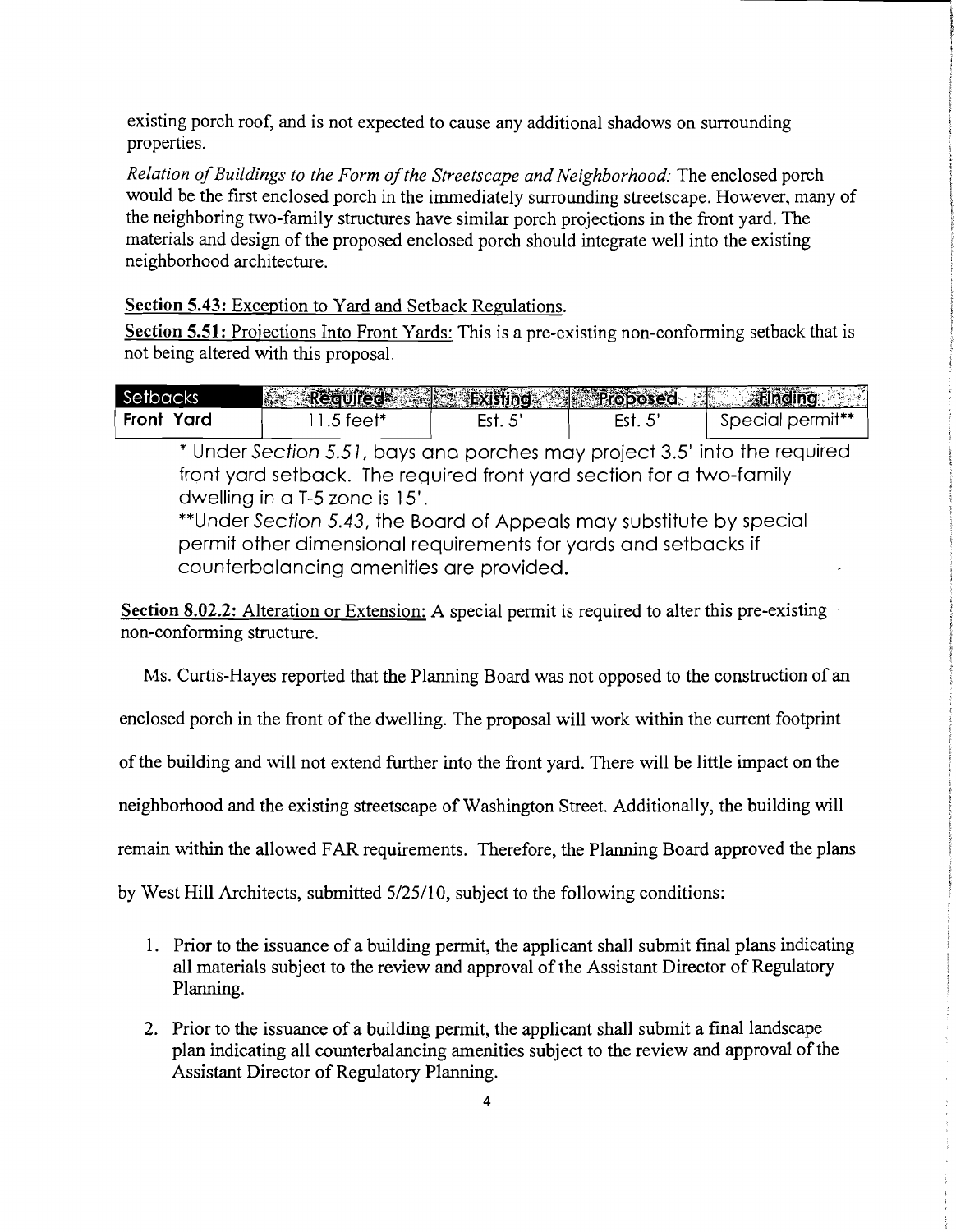3. Prior to issuance of a building permit, the applicant shall submit to the Building Commissioner for review and approval for conformance to the Board of Appeals decision: 1) a final site plan stamped and signed by a registered engineer or land surveyor; 2) evidence that the Board of Appeals decision has been recorded at the Registry of Deeds.

The Chairman then called upon Michael Shepard, Building Commissioner, to deliver the comments of the Building Department. Mr. Shepard stated that the relief required in this case was minimal since the enclosure of the existing porch had no impact on the gross floor area of the structure. He said that the design appeared attractive, and would provide additional protection for the inhabitants in severe weather. He said that the enclosure would be an asset to the neighborhood as well. Mr. Shepard said that the Building Department was supportive of the project as well as the conditions proposed by the Planning Board. He said that should the Board grant the request relief, he would insure compliance 'with the requirements of the State Building Code.

The Board, having deliberated on this matter and having considered the foregoing testimony, concludes that it is desirable to grant Special Pennits and that the petitioner has satisfied the requirements necessary for relief under **Sections 5.09.2(a)&(b), 5.43, 5.51, 8.02.2,** and **9.05 of**  the Zoning By-Law and made the following specific findings pursuant to **Section 9.05** of the Zoning By-Law:

- a. The specific site is an appropriate location for such a use, structure, or condition.
- b. The use as developed will not adversely affect the neighborhood.
- c. There will be no nuisance or serious hazard to vehicles or pedestrians.
- d. Adequate and appropriate facilities will be provided for the proper operation of the proposed use.

5